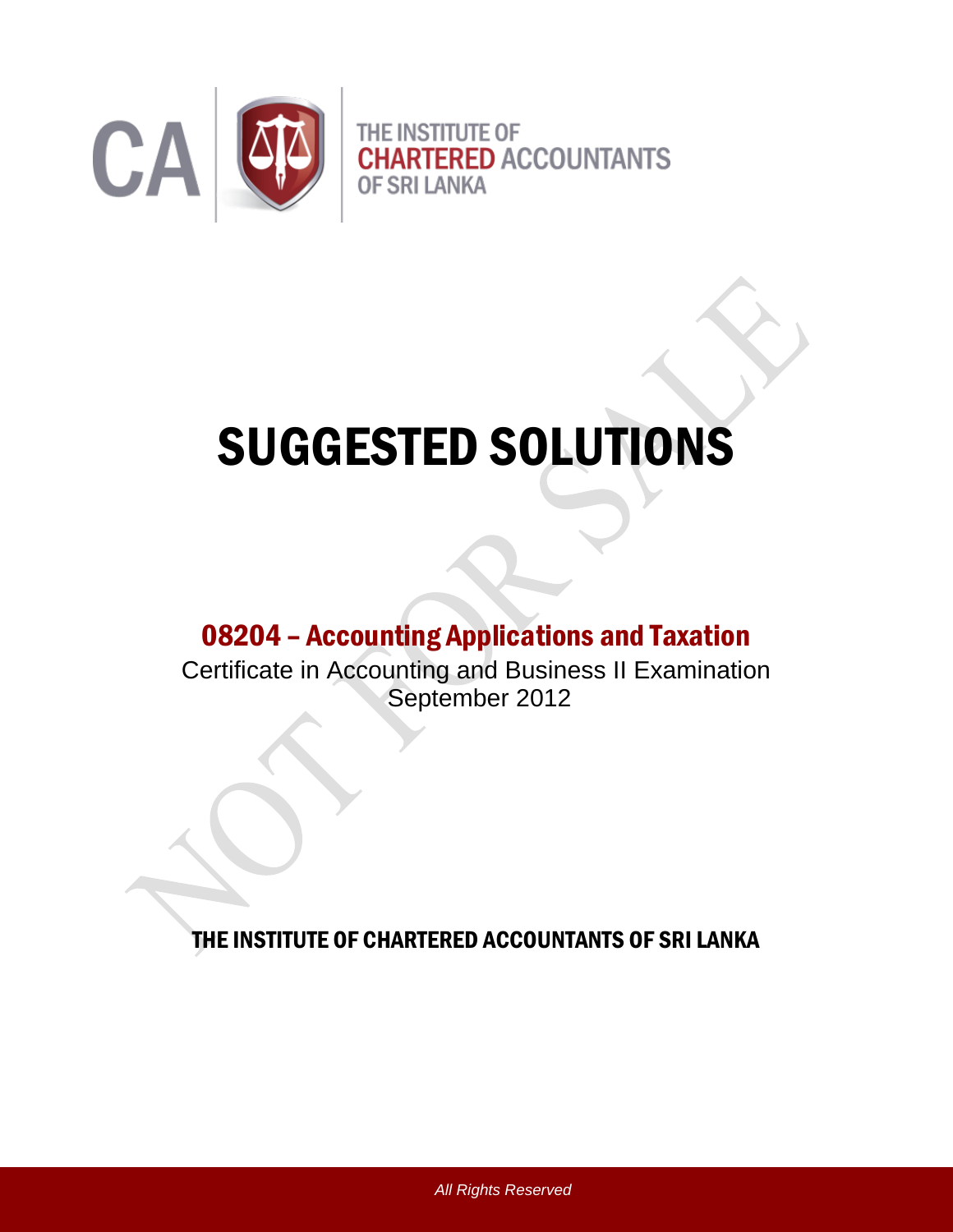|    | Answer No. 01     |                                          |         |                    |
|----|-------------------|------------------------------------------|---------|--------------------|
|    |                   |                                          |         | <b>Rs.</b> '000    |
| a) | Investment        |                                          |         | 10,000             |
|    |                   | Market value of non-controlling interest |         |                    |
|    |                   | MV per share (Rs.)                       | 25      |                    |
|    |                   | Non-controlling shares                   | 100,000 | 2,500              |
|    |                   |                                          |         | 12,500             |
|    | <b>Net Assets</b> |                                          |         |                    |
|    |                   | <b>Stated Capital</b>                    | 4,000   |                    |
|    |                   | Increase in fair value                   | 1,200   |                    |
|    |                   | Retained earnings                        | 4,500   | 9,700              |
|    |                   |                                          |         |                    |
|    |                   |                                          |         | 2,800<br>(3 marks) |

## b)Consolidated Statement of Comprehensive Income

### **Diamond Plc Group Consolidated Statement of Comprehensive Income Statement for the year ended 31 March 2012**

|                                                         |                |            |                                           | <b>Rs. '000</b>     |
|---------------------------------------------------------|----------------|------------|-------------------------------------------|---------------------|
|                                                         | <b>Diamond</b> | Gem        | <b>Adjustments</b>                        | <b>Consolidated</b> |
|                                                         | <b>PLC</b>     | <b>PLC</b> |                                           |                     |
| Revenue                                                 | 32,400         |            | 18,900 - Sales Return 400                 |                     |
|                                                         |                |            | - Intercompany sales 550                  | 50,350              |
| <b>Cost of Sales</b>                                    | 23,640         |            | 14,680 - Cost of Sales Return 320         |                     |
|                                                         |                |            | - Intercompany sales 550                  |                     |
|                                                         |                |            | $+$ URP on unsold 25                      | (37, 475)           |
| <b>Gross Profit</b>                                     |                |            |                                           | 12,875              |
| Other Income                                            | 1,580          |            | 300 - MV disposal profit 120              |                     |
|                                                         |                |            | - Inter co interest 60                    |                     |
|                                                         |                |            | - Dividend 900                            | 800                 |
|                                                         |                |            |                                           |                     |
| <b>Distribution Expenses</b>                            | 1,220          | 590        | - Over depreciation on MV 15              | (1,795)             |
| <b>Admin Expenses</b>                                   | 1,800          |            | $1,250$ + Add Depreciation on building 10 |                     |
|                                                         |                |            | + Directors remuneration 135              | (3,195)             |
| <b>Finance Expenses</b>                                 | 420            |            | 135 - Interco. interest 60                | (495)               |
| Goodwill impairment                                     |                |            |                                           | (250)               |
| Profit Before Tax                                       |                |            |                                           | 7,940               |
| <b>Income Tax Expense</b>                               | 1,600          | 750        |                                           | (2,350)             |
| Profit for the year                                     |                |            |                                           | 5,590               |
| Profit attributable to equity holders of parent company |                |            |                                           | 5,266               |
| Profit attributable to Non-controlling interest         |                |            | $(Refer W-1)$                             | 324                 |
|                                                         |                |            |                                           | 5,590               |

**(11 marks)**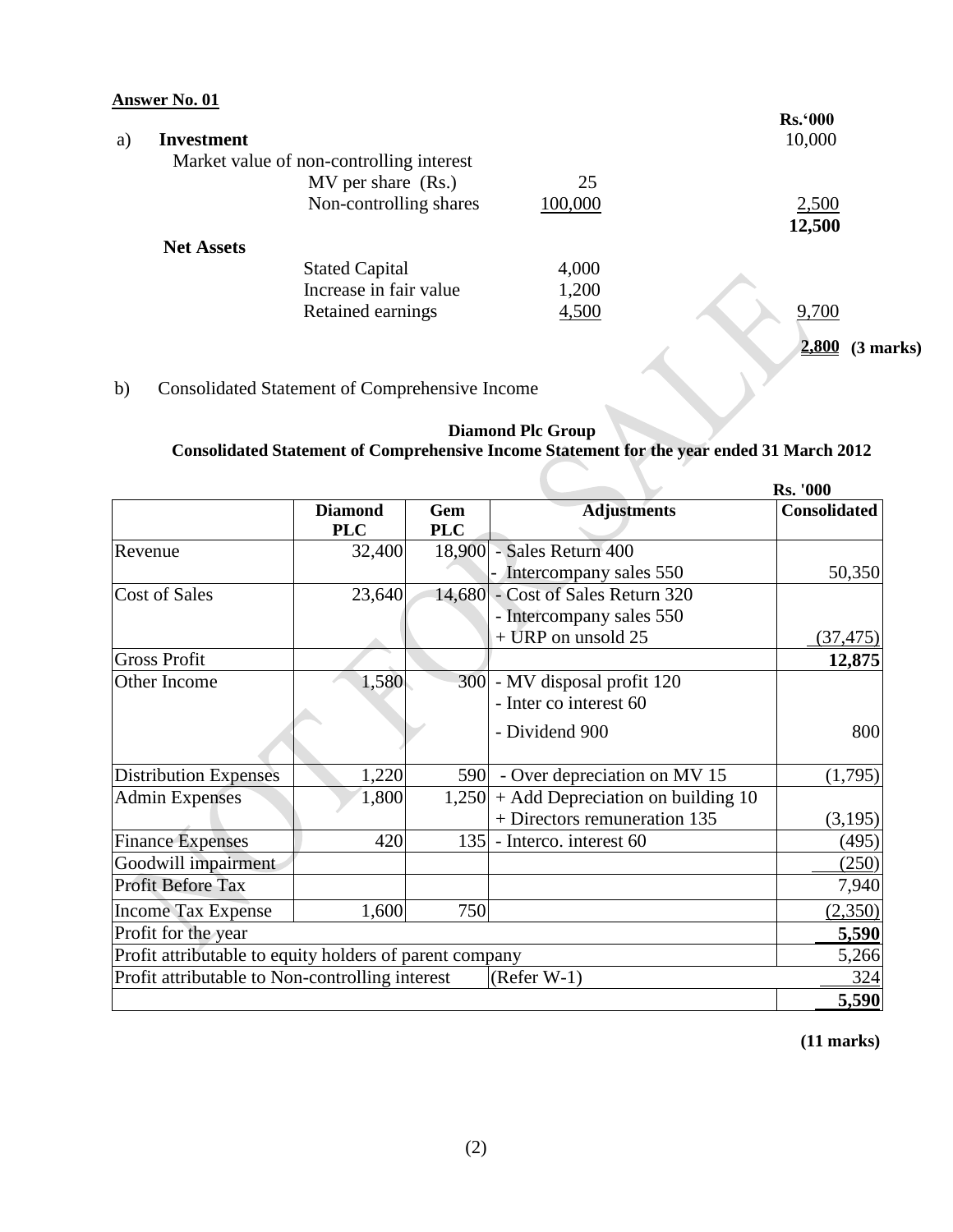## c) Consolidated Statement of Financial Position

|                                          |                |     |                                        | <b>Rs.'000</b>      |
|------------------------------------------|----------------|-----|----------------------------------------|---------------------|
|                                          | <b>Diamond</b> | Gem | <b>Adjustments</b>                     | <b>Consolidated</b> |
| <b>Assets</b>                            |                |     |                                        |                     |
| Property, plant and equipment            | 8,900          |     | 5,850 + Inc in FV 1200                 | 15,835              |
|                                          |                |     | - Dep above 10 [(1200*1/3)/40 years]   |                     |
|                                          |                |     | - MV disposal profit 120               |                     |
|                                          |                |     | + Over dep above $-15[120*25\%*6$ mts) |                     |
| Goodwill                                 | 2,800          |     | <b>Impairment 250</b>                  | 2,550               |
| Inventories                              | 4,275          |     | $4,000$ + cost of sales return 320     | 8,570               |
|                                          |                |     | - URP on unsold 25                     |                     |
| Cash and bank                            | 1,250          | 185 |                                        | 1,435               |
| <b>Total Assets</b>                      |                |     |                                        | 28,390              |
|                                          |                |     |                                        |                     |
| <b>Equity &amp; Liabilities</b>          |                |     |                                        |                     |
| Stated capital                           |                |     |                                        | 6,000               |
| <b>Revaluation reserve</b>               |                |     |                                        | 4,000               |
| Consolidated revenue reserve (Refer W-1) |                |     |                                        | 14,704              |
| Non-controlling interest                 | (Refer W-2)    |     |                                        | 2,586               |
| Trade and other payable                  |                |     |                                        | 1,100               |
| <b>Total Equity &amp; Liabilities</b>    |                |     |                                        | 28,390              |
|                                          |                |     |                                        |                     |

#### **Diamond Plc Group Consolidated Statement of Financial Position as at 31 March 2012**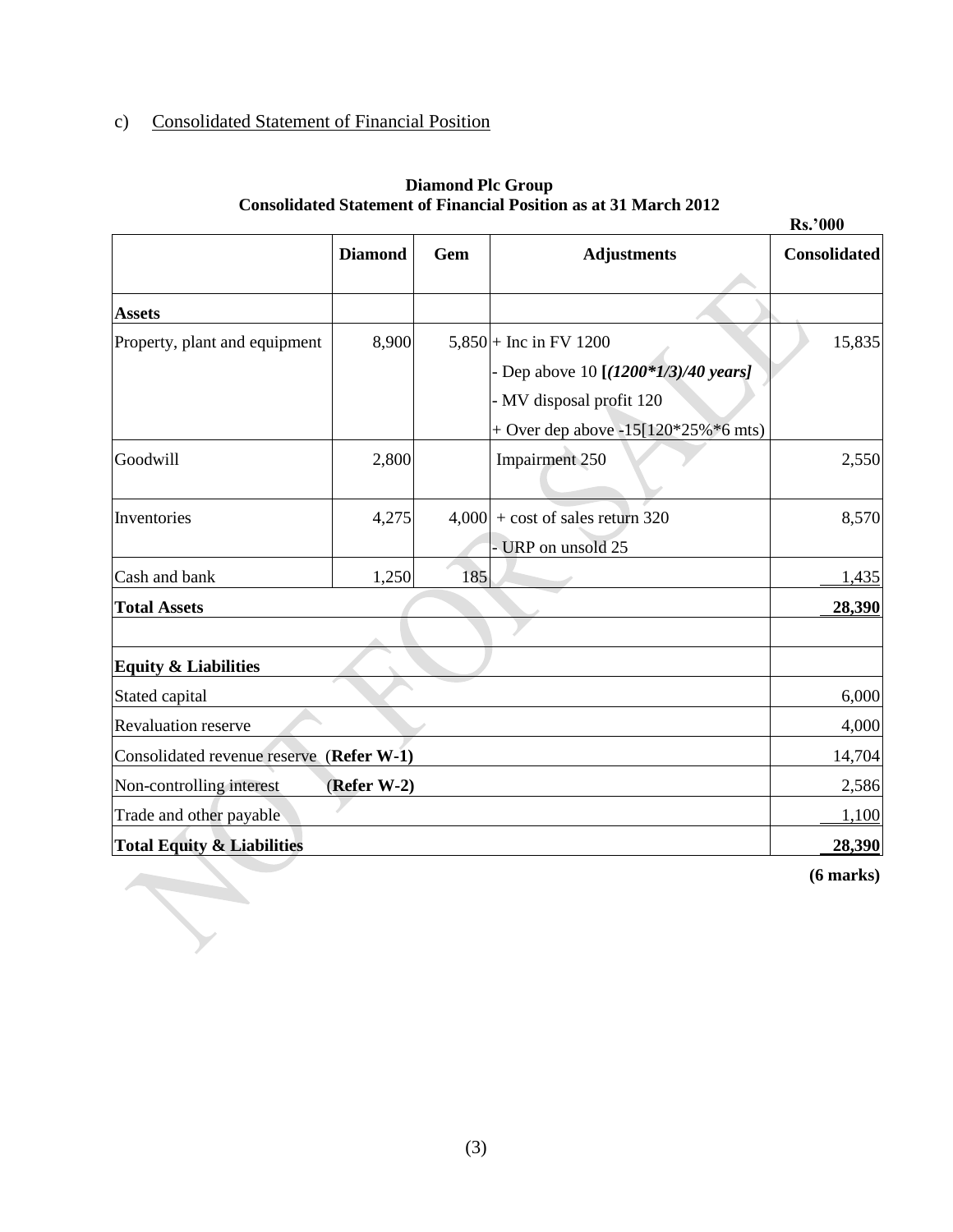**(W – 1) Rs.'000**

|                                          |                                  | <b>Diamond</b> | Gem   | <b>Consolidated</b> |
|------------------------------------------|----------------------------------|----------------|-------|---------------------|
| Profit after tax - Stated                |                                  | 5,300          | 1,795 |                     |
| Additional dep on building due to FV inc |                                  |                |       |                     |
| $(400/40 \text{ years} = 10)$            |                                  |                | (10)  |                     |
| Sales return                             |                                  |                | (400) |                     |
| Cost of sales return                     |                                  |                | 320   |                     |
| URP on unsold inventory                  | $(250*50\% * 25/125)$            |                | (25)  |                     |
| Disposal profit net of<br>additional dep | $120 - (120*25\% * 6$<br>months) | (105)          |       |                     |
| Director remuneration                    | $(405*1/3)$                      |                | (135) |                     |
| Intercompany dividend                    |                                  | (900)          |       |                     |
| Goodwill impairment                      |                                  | (250)          |       |                     |
|                                          |                                  | 4,045          | 1,545 | 5,590               |
| <b>NCI</b> @ 25%                         |                                  |                | (386) | (386)               |
| Profit                                   |                                  |                |       | 5,204               |
|                                          |                                  |                |       |                     |
| Retained profit b/f                      |                                  |                |       | 12,500              |
| Dividend                                 |                                  |                |       | (3,000)             |
| Console reserve as at 31 March 2012      |                                  |                |       | 14,704              |

 $(W - 2)$ 

## **Non-controlling interest as at 31 March 2012**

|                                         |                 | <b>Rs.'000</b> |
|-----------------------------------------|-----------------|----------------|
| Market value as at 1/4/2011             |                 | 2,500          |
| Profit for the year attributable to NCI |                 | 386            |
| Dividend                                | $(1200 * 25\%)$ | ,300)          |
|                                         |                 | 2,586          |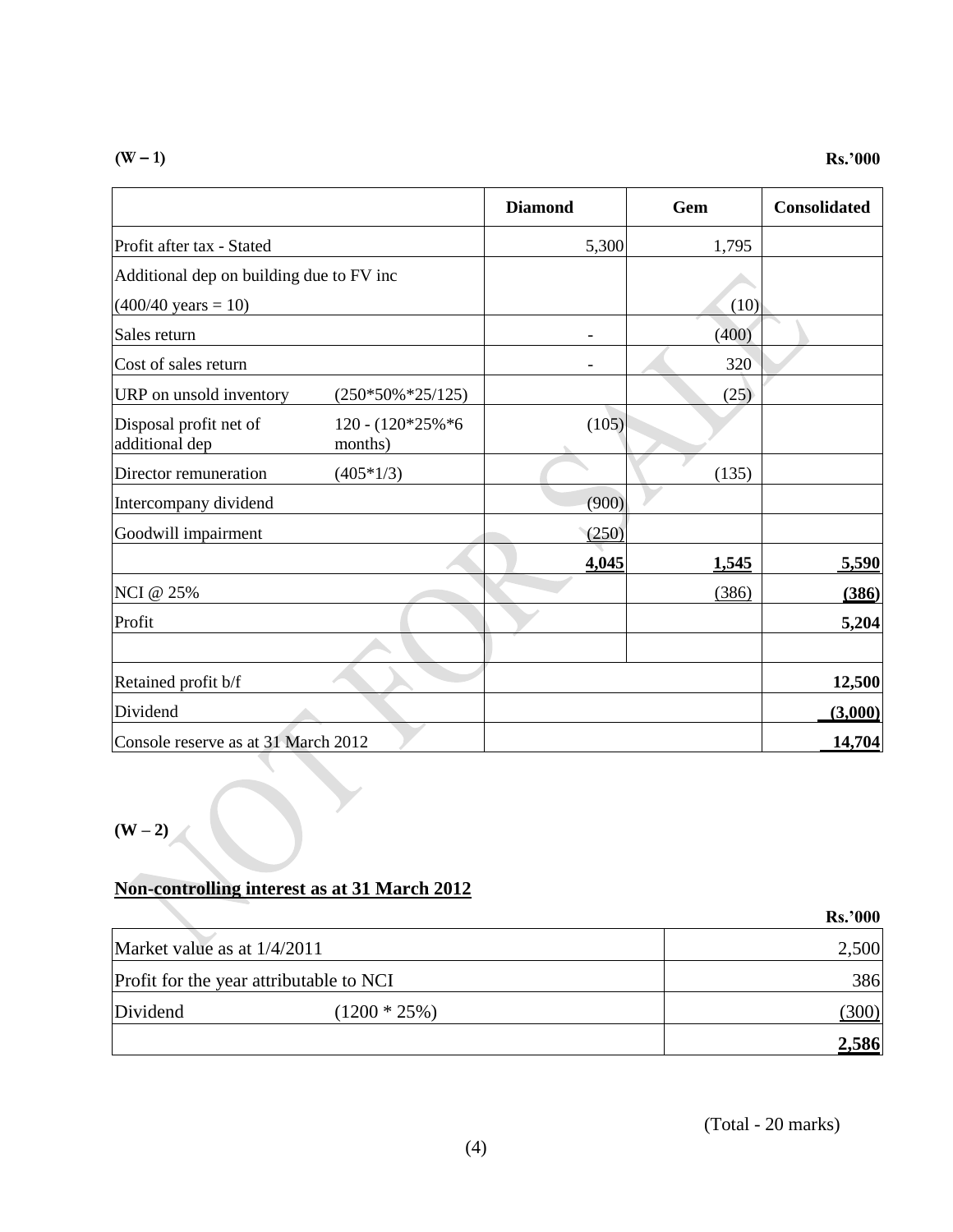$\overline{\mathcal{C}}$ 

(a)

## **Rainbow PLC Statement of Comprehensive income for the year ended 31 March 2012**

|                                         | <b>Adjustments</b>                                                                                         | <b>Rs. '000</b> |
|-----------------------------------------|------------------------------------------------------------------------------------------------------------|-----------------|
| <b>Sales</b>                            |                                                                                                            | 32,480          |
| <b>Cost of Sales</b>                    | $(+$ Omitted invoice 140)                                                                                  | (19, 460)       |
| <b>Gross Profit</b>                     |                                                                                                            | 13,020          |
| Other Income                            | (- remove cash proceeds 2,975 +Profit on disposal<br>of building 55)                                       | 85              |
| <b>Administration Expenses</b>          | $(+$ Buil Dep: 61 + Plant & Machinery Dep 300 +<br>Com equipment Dep 476                                   |                 |
|                                         | $+$ Disposal value of MV 90 - rent deposit 10)                                                             | (3,352)         |
|                                         | $(+$ loss on disposal $150 + MV$ dep: 990 + website<br>$\cos t$ 425 - bad debt reversal of 325 + provision |                 |
| <b>Distribution Expenses</b>            | for bad debt 80)                                                                                           | (2,672)         |
| <b>Finance Expense</b>                  | $(+$ lease interest 25)                                                                                    | (130)           |
| Profit before tax                       |                                                                                                            | 6,951           |
| Income tax expense                      | (current year $1940 +$ under provision 40)                                                                 | (1,980)         |
| Profit for the year                     |                                                                                                            | 4,971           |
|                                         |                                                                                                            |                 |
| <b>Other Comprehensive Income</b>       |                                                                                                            |                 |
| Gain on revaluation                     | 2,891                                                                                                      |                 |
| Total comprehensive income for the year |                                                                                                            | 7,862           |
|                                         |                                                                                                            | $(12$ marks)    |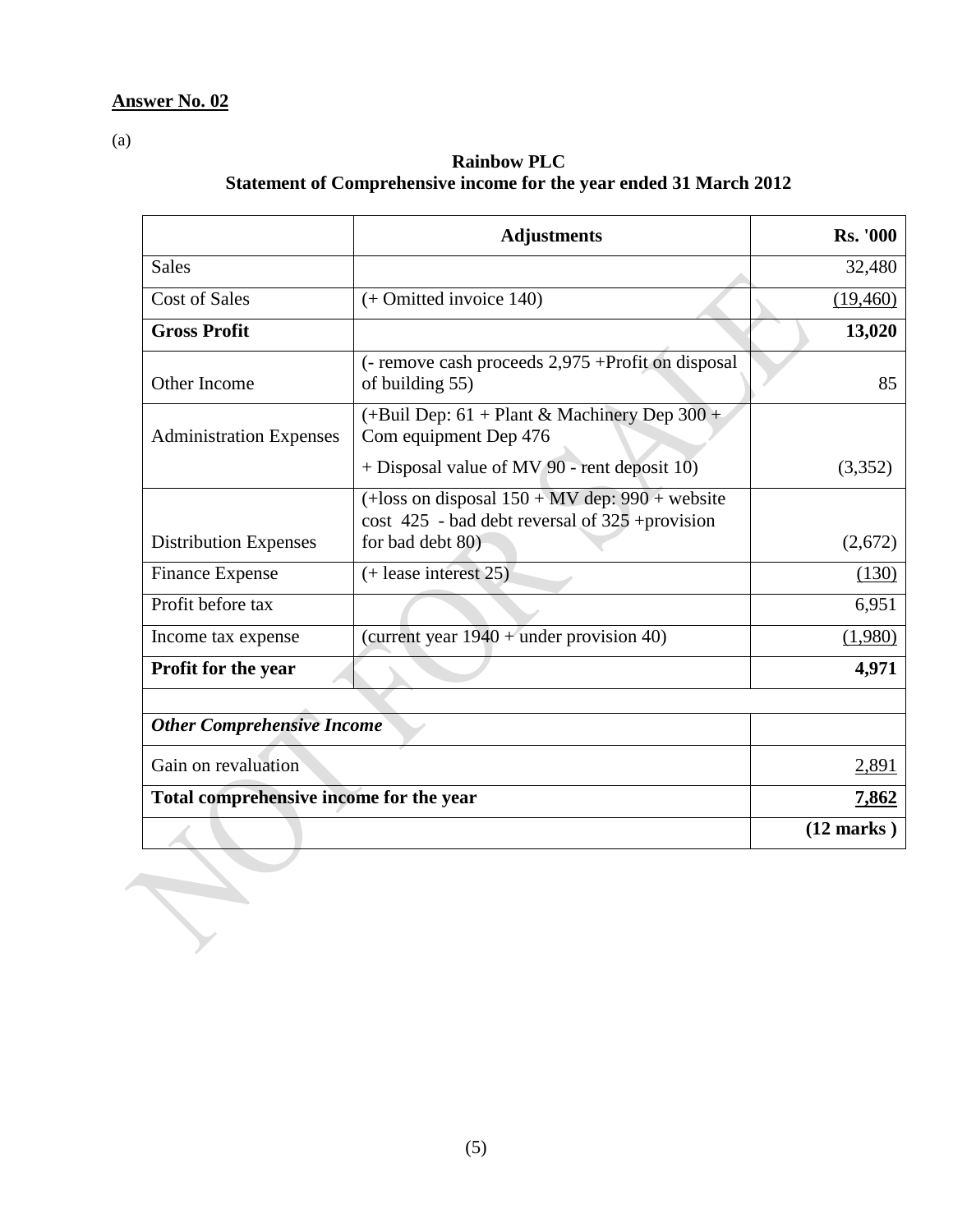**Assets Rs. '000 Non Current Assets** Property, Plant and Equipment 12,614 Intangible assets and the contract of the contract of the contract of the contract of the contract of the contract of the contract of the contract of the contract of the contract of the contract of the contract of the cont **Current Assets** Inventory 5,230 Trade Receivables 6,275 Provision for doubtful debts  $|($ -write back 325 + Add provision 80) (575) Advances & prepayments (-Computer adv 240) 135 Rent Deposit 10 **Total Assets** 23,689 **Equity & Liabilities Capital & Reserves** Stated Capital 4,000 Revaluation reserve (Year surplus 2,891 - transfer to R/E on disposal 723)  $2,168$ Retained Earnings  $(5,207 +$  current year's profit + transfer from R/R 723) 10,901 **Non-Current Liabilities** Lease 111 **Current Liabilities** Trade Payable (+Omitted invoice 140) 4,720 Current portion of lease  $(15.75*12 - IIS 20)$  169 Income tax payable 1,480 Bank overdraft 140 Total **Equity & Liabilities** 23,689

**Rainbow PLC Statement of Financial Position as at 31 March 2012**

**(9 marks )**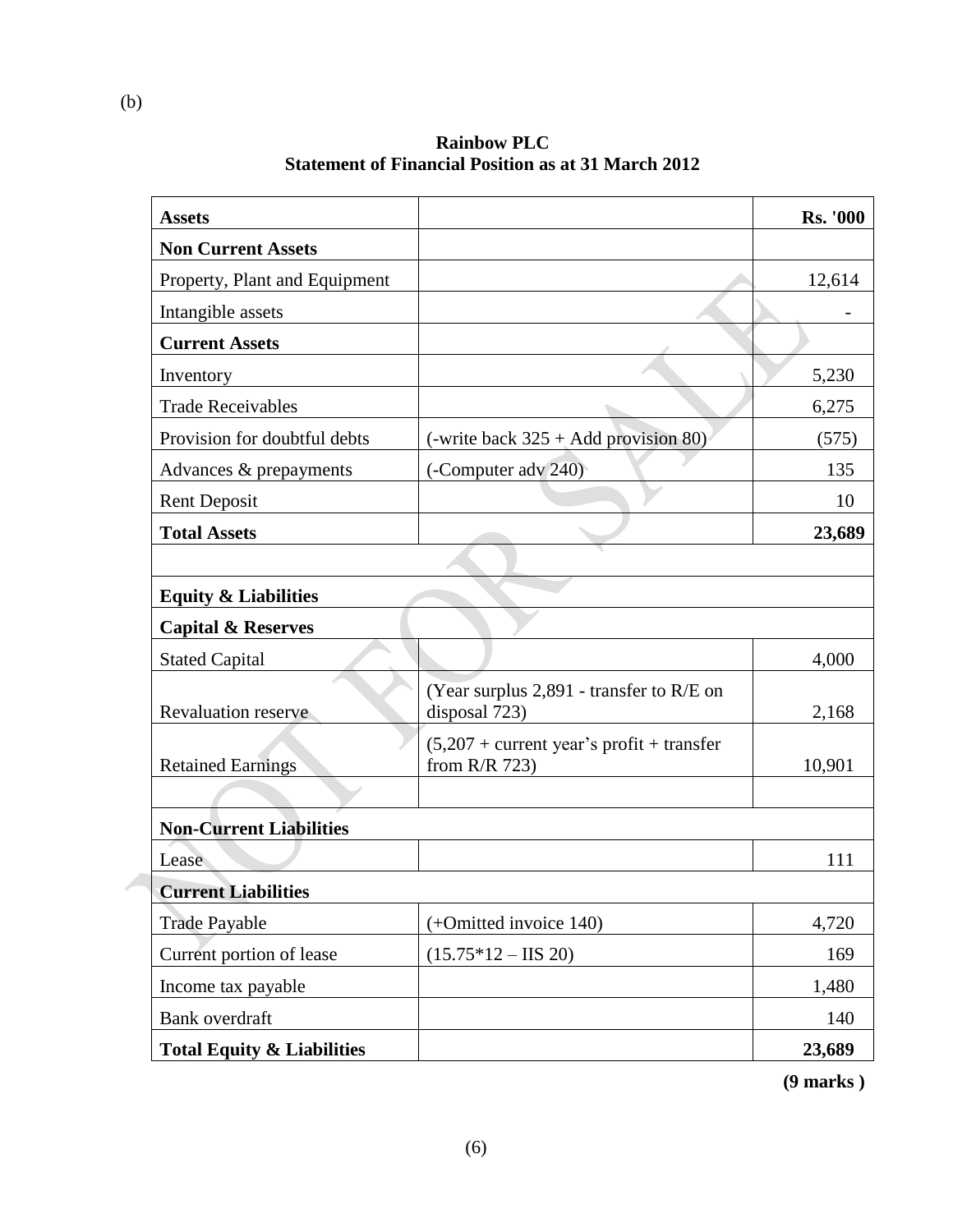(c) Statement of movement in Property, Plant & Equipment

|                                                  |                              |                 |                            |                   | <b>Rs. '000</b>                |
|--------------------------------------------------|------------------------------|-----------------|----------------------------|-------------------|--------------------------------|
|                                                  | Land $\&$<br><b>Building</b> | $FH - P$<br>& M | $LH - P$<br>$\&\mathbf{M}$ | Computer<br>Equip | <b>Motor</b><br><b>Vehicle</b> |
| <b>Cost / Valuation</b>                          |                              |                 |                            |                   |                                |
| Balance b/f                                      | 9,700                        | 1,900           | 500                        | 1,050             | 5,250                          |
| <b>Additions</b>                                 |                              |                 |                            | 1,140             |                                |
| Transfer of Acc dep on<br>Account of revaluation | (891)                        |                 |                            |                   |                                |
| Adjustment on revaluation                        | 2,891                        |                 |                            |                   |                                |
| Disposals                                        | (2,925)                      |                 |                            |                   | (1,200)                        |
| Transfer from WIP                                |                              |                 |                            |                   |                                |
| Balance C/d                                      | 8,775                        | 1,900           | 500                        | 2,190             | 4,050                          |
| <b>Accumulated Depreciation</b>                  |                              |                 |                            |                   |                                |
| <b>Balance B/f</b>                               | 850                          | 925             | 125                        | 480               | 2,450                          |
| Charge for the year                              | 41                           |                 |                            |                   |                                |
|                                                  | 20                           | 238             | 62                         | 476               | 990                            |
| On disposal                                      | (5)                          |                 |                            |                   | (960)                          |
| Transfer of Acc dep on account of<br>revaluation | (891)                        |                 |                            |                   |                                |
| Balance C/d                                      | 15                           | 1,163           | 187                        | 956               | 2,480                          |
| Net book value                                   | 8,760                        | 737             | 313                        | 1,234             | 1,570                          |

12,614

Y

#### **Working**

| <b>Disposal</b>          | <b>Building</b> |       |       |  |
|--------------------------|-----------------|-------|-------|--|
| Sales proceeds           |                 | 2,975 |       |  |
| Cost                     | 2,925           |       | 1,200 |  |
| Accumulated depreciation |                 | 2920  | 960   |  |
| Profit                   |                 | 55    |       |  |

**3 marks**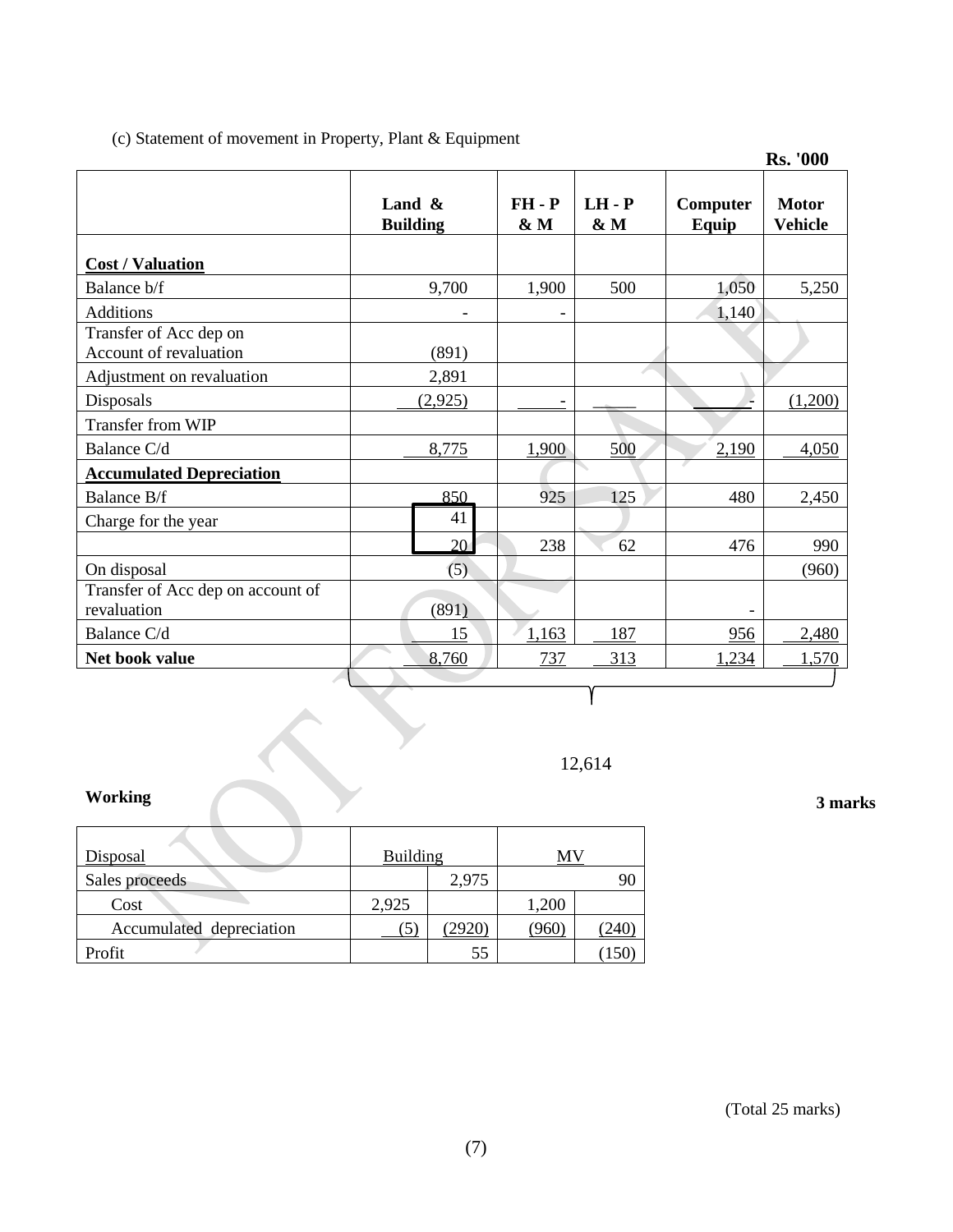#### (a) **Measured bases for assets**

**Historical cost:** Assets are recorded at the amount of cash or cash equivalents exchanged. E.g. A fixed asset is measure at the price paid/payable at the time of acquisition.

**Current cost:** Assets are carried at the amount of cash or cash equivalents that would have to be paid, if the same or equivalent asset is acquired currently, e.g. when an asset's price is vulnerable due to high inflation, current cost could be used for example insurance purpose.

**Realisable value:** Where assets are carried at the amount of cash or cash equivalents that could be obtained by selling the asset in an orderly disposal, e.g. inventories are generally measured at the lower of cost and net realizable value.

**Present value:** Assets are carried at the present discounted value of the future net cash inflows that the item is expected to generate in the normal course of business, e.g. fixed assets acquired on a finance lease is initially measured at this value. **(4 marks)**

| (b) | Statement of cash flow              |             |             |
|-----|-------------------------------------|-------------|-------------|
|     | <b>Operating activities</b>         |             |             |
|     | Adjustments                         |             |             |
|     | Profit on disposal of motor vehicle | 400,000     |             |
|     | Investment activities               |             |             |
|     | Acquisition of motor vehicles       | (4,000,000) |             |
|     | Sale proceeds of motor vehicle      | 3,400,000   |             |
|     | <b>Financing activities</b>         |             |             |
|     | Bank loan proceeds                  | 4,000,000   |             |
|     | Repayment on loan                   | (1,200,000) |             |
|     | Interest payment on loan            | (510,000)   | $(6$ marks) |
| (c) |                                     |             |             |

|                                                 | <b>Rs. '000</b> | Capitalisation | <b>Reason</b>                                                                                                                                                                                                                |
|-------------------------------------------------|-----------------|----------------|------------------------------------------------------------------------------------------------------------------------------------------------------------------------------------------------------------------------------|
| Invoice value of the Plant                      | 2,500           | Yes            | This is the purchase price                                                                                                                                                                                                   |
| Freight and other transport<br>charges          | 30              | <b>Yes</b>     | Direct cost                                                                                                                                                                                                                  |
| Custom duties and VAT                           | 375             | Only 125       | Only irrecoverable direct<br>taxed<br>shall<br>bel<br>capitalized                                                                                                                                                            |
| Fee paid to the agent in<br>finalizing the deal | 25              | Yes            | Since it is directly relating the purchase of the<br>plant                                                                                                                                                                   |
| <b>Installation charges</b>                     | 135             | Yes            | The installation is required for the plant to be<br>used for intended use                                                                                                                                                    |
| Engineer's salary                               |                 | $Yes - 45$     | Even though, he is an existing employee, the<br>employee benefit for the period shall be<br>capitalised. In case no internal engineer, the<br>company will have to hire an external person and<br>may have to incur the cost |
| Staff training cost                             | 15              | N <sub>o</sub> | Not a direct cost                                                                                                                                                                                                            |

 **(5 marks)**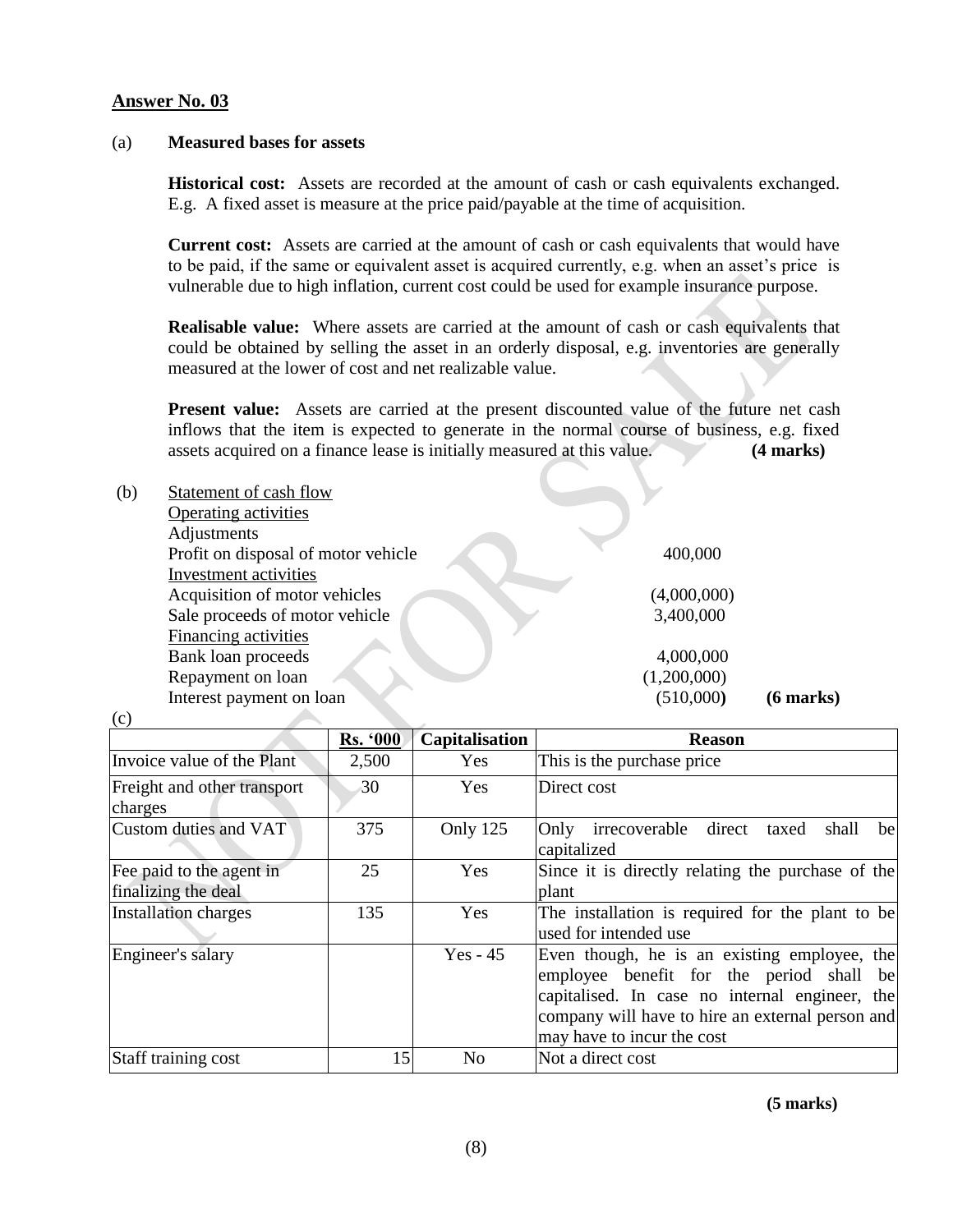| <b>Liable</b><br>Exempt/<br>not liable<br>Employment income<br>Salary - 150,000 x 12<br>1,800,000<br>Vehicle allowances 60,000 x 12<br>720,000<br>$=$<br>Less: exempt 50,000 per month<br>600,000<br>600,000<br>$\equiv$<br>120,000<br>Bonus received $-\text{on cash basis}$<br>180,000<br>Reimbursement of telephone bills 52,000 x 50%<br>26,000<br>Accommodation expenses - $(425 \times 5 = 2,125 \times 128 = 272,000)$<br>272,000<br>and air fare are exempt from tax<br>$-74,000$<br>74,000<br>Reimbursements of medical expenses<br>94,000<br><b>Rental value</b><br>Rating assessment + rates = $300,000 + 90,000 = 390,000$ ] higher<br>$= 360,000$ J<br>Rent paid by the employer = $30,000 \times 12$<br>Employment income under section $4(1)(a)$ is more than 1,800,000<br>Higher value of above is<br>= 390,000   lower<br>$= 180,000$<br>Statutory restriction is<br>Residential benefit = the above lower value – rent paid by the employee<br>$(180,000 - 9,000 \text{ x}12)$<br>Liable to tax<br>$= 72,000$<br>72,000<br><b>Employment Income</b><br>2,292,000<br>$100,000$ is exempt<br>(100,000)<br><b>Statutory income from employment</b><br>2,192,000<br><b>Interest income</b><br>- Interest on a deposit made in Australia – It is exempt since it has<br>been remitted to Sri Lanka through a bank<br>-Interest from NRFC is exempt from tax<br><b>Business Income</b><br>Net profit as per accounts<br>1,590,000<br>Less: other sources of income<br>Rent income<br>(1,060,000)<br>Profit on sale of the computer<br>(25,000)<br><b>Add/less - disallowable items</b><br>80,000<br>Rates to building $120,000 \times 2/3$<br>Repairs to building – rented $450,000 \times 2/3$<br>300,000<br>Royalty<br>825,000<br>200,000<br>Book depreciation on the new computer<br>Profit/loss from the disposal of the graphic computer<br>Sale proceeds<br>25,000<br>Less: cost of acquisition<br>$= 356,000$<br>Less: capital allowance granted = $267,000$<br>89,000<br>Tax Loss<br>64,000<br>(64,000)<br>Therefore, capital allowance is granted on the cost of<br>$acquisition - 400,000$<br>Capital allowance x 25%<br>(100,000)<br>$= 416,000$<br>Advertisement expenses<br>Disallowed<br>25%<br>$\omega$<br>104,000 | Computation of Income tax payable by Mr. Sarath Manawadu for the year of assessment 2011/2012 |           |           |
|-----------------------------------------------------------------------------------------------------------------------------------------------------------------------------------------------------------------------------------------------------------------------------------------------------------------------------------------------------------------------------------------------------------------------------------------------------------------------------------------------------------------------------------------------------------------------------------------------------------------------------------------------------------------------------------------------------------------------------------------------------------------------------------------------------------------------------------------------------------------------------------------------------------------------------------------------------------------------------------------------------------------------------------------------------------------------------------------------------------------------------------------------------------------------------------------------------------------------------------------------------------------------------------------------------------------------------------------------------------------------------------------------------------------------------------------------------------------------------------------------------------------------------------------------------------------------------------------------------------------------------------------------------------------------------------------------------------------------------------------------------------------------------------------------------------------------------------------------------------------------------------------------------------------------------------------------------------------------------------------------------------------------------------------------------------------------------------------------------------------------------------------------------------------------------------------------------------------------------------------------|-----------------------------------------------------------------------------------------------|-----------|-----------|
|                                                                                                                                                                                                                                                                                                                                                                                                                                                                                                                                                                                                                                                                                                                                                                                                                                                                                                                                                                                                                                                                                                                                                                                                                                                                                                                                                                                                                                                                                                                                                                                                                                                                                                                                                                                                                                                                                                                                                                                                                                                                                                                                                                                                                                               |                                                                                               |           |           |
|                                                                                                                                                                                                                                                                                                                                                                                                                                                                                                                                                                                                                                                                                                                                                                                                                                                                                                                                                                                                                                                                                                                                                                                                                                                                                                                                                                                                                                                                                                                                                                                                                                                                                                                                                                                                                                                                                                                                                                                                                                                                                                                                                                                                                                               |                                                                                               |           |           |
|                                                                                                                                                                                                                                                                                                                                                                                                                                                                                                                                                                                                                                                                                                                                                                                                                                                                                                                                                                                                                                                                                                                                                                                                                                                                                                                                                                                                                                                                                                                                                                                                                                                                                                                                                                                                                                                                                                                                                                                                                                                                                                                                                                                                                                               |                                                                                               |           |           |
|                                                                                                                                                                                                                                                                                                                                                                                                                                                                                                                                                                                                                                                                                                                                                                                                                                                                                                                                                                                                                                                                                                                                                                                                                                                                                                                                                                                                                                                                                                                                                                                                                                                                                                                                                                                                                                                                                                                                                                                                                                                                                                                                                                                                                                               |                                                                                               |           |           |
|                                                                                                                                                                                                                                                                                                                                                                                                                                                                                                                                                                                                                                                                                                                                                                                                                                                                                                                                                                                                                                                                                                                                                                                                                                                                                                                                                                                                                                                                                                                                                                                                                                                                                                                                                                                                                                                                                                                                                                                                                                                                                                                                                                                                                                               |                                                                                               |           |           |
|                                                                                                                                                                                                                                                                                                                                                                                                                                                                                                                                                                                                                                                                                                                                                                                                                                                                                                                                                                                                                                                                                                                                                                                                                                                                                                                                                                                                                                                                                                                                                                                                                                                                                                                                                                                                                                                                                                                                                                                                                                                                                                                                                                                                                                               |                                                                                               |           |           |
|                                                                                                                                                                                                                                                                                                                                                                                                                                                                                                                                                                                                                                                                                                                                                                                                                                                                                                                                                                                                                                                                                                                                                                                                                                                                                                                                                                                                                                                                                                                                                                                                                                                                                                                                                                                                                                                                                                                                                                                                                                                                                                                                                                                                                                               |                                                                                               |           |           |
|                                                                                                                                                                                                                                                                                                                                                                                                                                                                                                                                                                                                                                                                                                                                                                                                                                                                                                                                                                                                                                                                                                                                                                                                                                                                                                                                                                                                                                                                                                                                                                                                                                                                                                                                                                                                                                                                                                                                                                                                                                                                                                                                                                                                                                               |                                                                                               |           |           |
|                                                                                                                                                                                                                                                                                                                                                                                                                                                                                                                                                                                                                                                                                                                                                                                                                                                                                                                                                                                                                                                                                                                                                                                                                                                                                                                                                                                                                                                                                                                                                                                                                                                                                                                                                                                                                                                                                                                                                                                                                                                                                                                                                                                                                                               |                                                                                               |           |           |
|                                                                                                                                                                                                                                                                                                                                                                                                                                                                                                                                                                                                                                                                                                                                                                                                                                                                                                                                                                                                                                                                                                                                                                                                                                                                                                                                                                                                                                                                                                                                                                                                                                                                                                                                                                                                                                                                                                                                                                                                                                                                                                                                                                                                                                               |                                                                                               |           |           |
|                                                                                                                                                                                                                                                                                                                                                                                                                                                                                                                                                                                                                                                                                                                                                                                                                                                                                                                                                                                                                                                                                                                                                                                                                                                                                                                                                                                                                                                                                                                                                                                                                                                                                                                                                                                                                                                                                                                                                                                                                                                                                                                                                                                                                                               |                                                                                               |           |           |
|                                                                                                                                                                                                                                                                                                                                                                                                                                                                                                                                                                                                                                                                                                                                                                                                                                                                                                                                                                                                                                                                                                                                                                                                                                                                                                                                                                                                                                                                                                                                                                                                                                                                                                                                                                                                                                                                                                                                                                                                                                                                                                                                                                                                                                               |                                                                                               |           |           |
|                                                                                                                                                                                                                                                                                                                                                                                                                                                                                                                                                                                                                                                                                                                                                                                                                                                                                                                                                                                                                                                                                                                                                                                                                                                                                                                                                                                                                                                                                                                                                                                                                                                                                                                                                                                                                                                                                                                                                                                                                                                                                                                                                                                                                                               |                                                                                               |           |           |
|                                                                                                                                                                                                                                                                                                                                                                                                                                                                                                                                                                                                                                                                                                                                                                                                                                                                                                                                                                                                                                                                                                                                                                                                                                                                                                                                                                                                                                                                                                                                                                                                                                                                                                                                                                                                                                                                                                                                                                                                                                                                                                                                                                                                                                               |                                                                                               |           |           |
|                                                                                                                                                                                                                                                                                                                                                                                                                                                                                                                                                                                                                                                                                                                                                                                                                                                                                                                                                                                                                                                                                                                                                                                                                                                                                                                                                                                                                                                                                                                                                                                                                                                                                                                                                                                                                                                                                                                                                                                                                                                                                                                                                                                                                                               |                                                                                               |           |           |
|                                                                                                                                                                                                                                                                                                                                                                                                                                                                                                                                                                                                                                                                                                                                                                                                                                                                                                                                                                                                                                                                                                                                                                                                                                                                                                                                                                                                                                                                                                                                                                                                                                                                                                                                                                                                                                                                                                                                                                                                                                                                                                                                                                                                                                               |                                                                                               |           |           |
|                                                                                                                                                                                                                                                                                                                                                                                                                                                                                                                                                                                                                                                                                                                                                                                                                                                                                                                                                                                                                                                                                                                                                                                                                                                                                                                                                                                                                                                                                                                                                                                                                                                                                                                                                                                                                                                                                                                                                                                                                                                                                                                                                                                                                                               |                                                                                               |           |           |
|                                                                                                                                                                                                                                                                                                                                                                                                                                                                                                                                                                                                                                                                                                                                                                                                                                                                                                                                                                                                                                                                                                                                                                                                                                                                                                                                                                                                                                                                                                                                                                                                                                                                                                                                                                                                                                                                                                                                                                                                                                                                                                                                                                                                                                               |                                                                                               |           |           |
|                                                                                                                                                                                                                                                                                                                                                                                                                                                                                                                                                                                                                                                                                                                                                                                                                                                                                                                                                                                                                                                                                                                                                                                                                                                                                                                                                                                                                                                                                                                                                                                                                                                                                                                                                                                                                                                                                                                                                                                                                                                                                                                                                                                                                                               |                                                                                               |           |           |
|                                                                                                                                                                                                                                                                                                                                                                                                                                                                                                                                                                                                                                                                                                                                                                                                                                                                                                                                                                                                                                                                                                                                                                                                                                                                                                                                                                                                                                                                                                                                                                                                                                                                                                                                                                                                                                                                                                                                                                                                                                                                                                                                                                                                                                               |                                                                                               |           |           |
|                                                                                                                                                                                                                                                                                                                                                                                                                                                                                                                                                                                                                                                                                                                                                                                                                                                                                                                                                                                                                                                                                                                                                                                                                                                                                                                                                                                                                                                                                                                                                                                                                                                                                                                                                                                                                                                                                                                                                                                                                                                                                                                                                                                                                                               |                                                                                               |           |           |
|                                                                                                                                                                                                                                                                                                                                                                                                                                                                                                                                                                                                                                                                                                                                                                                                                                                                                                                                                                                                                                                                                                                                                                                                                                                                                                                                                                                                                                                                                                                                                                                                                                                                                                                                                                                                                                                                                                                                                                                                                                                                                                                                                                                                                                               |                                                                                               |           |           |
|                                                                                                                                                                                                                                                                                                                                                                                                                                                                                                                                                                                                                                                                                                                                                                                                                                                                                                                                                                                                                                                                                                                                                                                                                                                                                                                                                                                                                                                                                                                                                                                                                                                                                                                                                                                                                                                                                                                                                                                                                                                                                                                                                                                                                                               |                                                                                               |           |           |
|                                                                                                                                                                                                                                                                                                                                                                                                                                                                                                                                                                                                                                                                                                                                                                                                                                                                                                                                                                                                                                                                                                                                                                                                                                                                                                                                                                                                                                                                                                                                                                                                                                                                                                                                                                                                                                                                                                                                                                                                                                                                                                                                                                                                                                               |                                                                                               |           |           |
|                                                                                                                                                                                                                                                                                                                                                                                                                                                                                                                                                                                                                                                                                                                                                                                                                                                                                                                                                                                                                                                                                                                                                                                                                                                                                                                                                                                                                                                                                                                                                                                                                                                                                                                                                                                                                                                                                                                                                                                                                                                                                                                                                                                                                                               |                                                                                               |           |           |
|                                                                                                                                                                                                                                                                                                                                                                                                                                                                                                                                                                                                                                                                                                                                                                                                                                                                                                                                                                                                                                                                                                                                                                                                                                                                                                                                                                                                                                                                                                                                                                                                                                                                                                                                                                                                                                                                                                                                                                                                                                                                                                                                                                                                                                               |                                                                                               |           |           |
|                                                                                                                                                                                                                                                                                                                                                                                                                                                                                                                                                                                                                                                                                                                                                                                                                                                                                                                                                                                                                                                                                                                                                                                                                                                                                                                                                                                                                                                                                                                                                                                                                                                                                                                                                                                                                                                                                                                                                                                                                                                                                                                                                                                                                                               |                                                                                               |           |           |
|                                                                                                                                                                                                                                                                                                                                                                                                                                                                                                                                                                                                                                                                                                                                                                                                                                                                                                                                                                                                                                                                                                                                                                                                                                                                                                                                                                                                                                                                                                                                                                                                                                                                                                                                                                                                                                                                                                                                                                                                                                                                                                                                                                                                                                               |                                                                                               |           |           |
|                                                                                                                                                                                                                                                                                                                                                                                                                                                                                                                                                                                                                                                                                                                                                                                                                                                                                                                                                                                                                                                                                                                                                                                                                                                                                                                                                                                                                                                                                                                                                                                                                                                                                                                                                                                                                                                                                                                                                                                                                                                                                                                                                                                                                                               |                                                                                               |           |           |
|                                                                                                                                                                                                                                                                                                                                                                                                                                                                                                                                                                                                                                                                                                                                                                                                                                                                                                                                                                                                                                                                                                                                                                                                                                                                                                                                                                                                                                                                                                                                                                                                                                                                                                                                                                                                                                                                                                                                                                                                                                                                                                                                                                                                                                               |                                                                                               |           |           |
|                                                                                                                                                                                                                                                                                                                                                                                                                                                                                                                                                                                                                                                                                                                                                                                                                                                                                                                                                                                                                                                                                                                                                                                                                                                                                                                                                                                                                                                                                                                                                                                                                                                                                                                                                                                                                                                                                                                                                                                                                                                                                                                                                                                                                                               |                                                                                               |           |           |
|                                                                                                                                                                                                                                                                                                                                                                                                                                                                                                                                                                                                                                                                                                                                                                                                                                                                                                                                                                                                                                                                                                                                                                                                                                                                                                                                                                                                                                                                                                                                                                                                                                                                                                                                                                                                                                                                                                                                                                                                                                                                                                                                                                                                                                               | <b>Adjusted profit</b>                                                                        | 1,850,000 | 1,850,000 |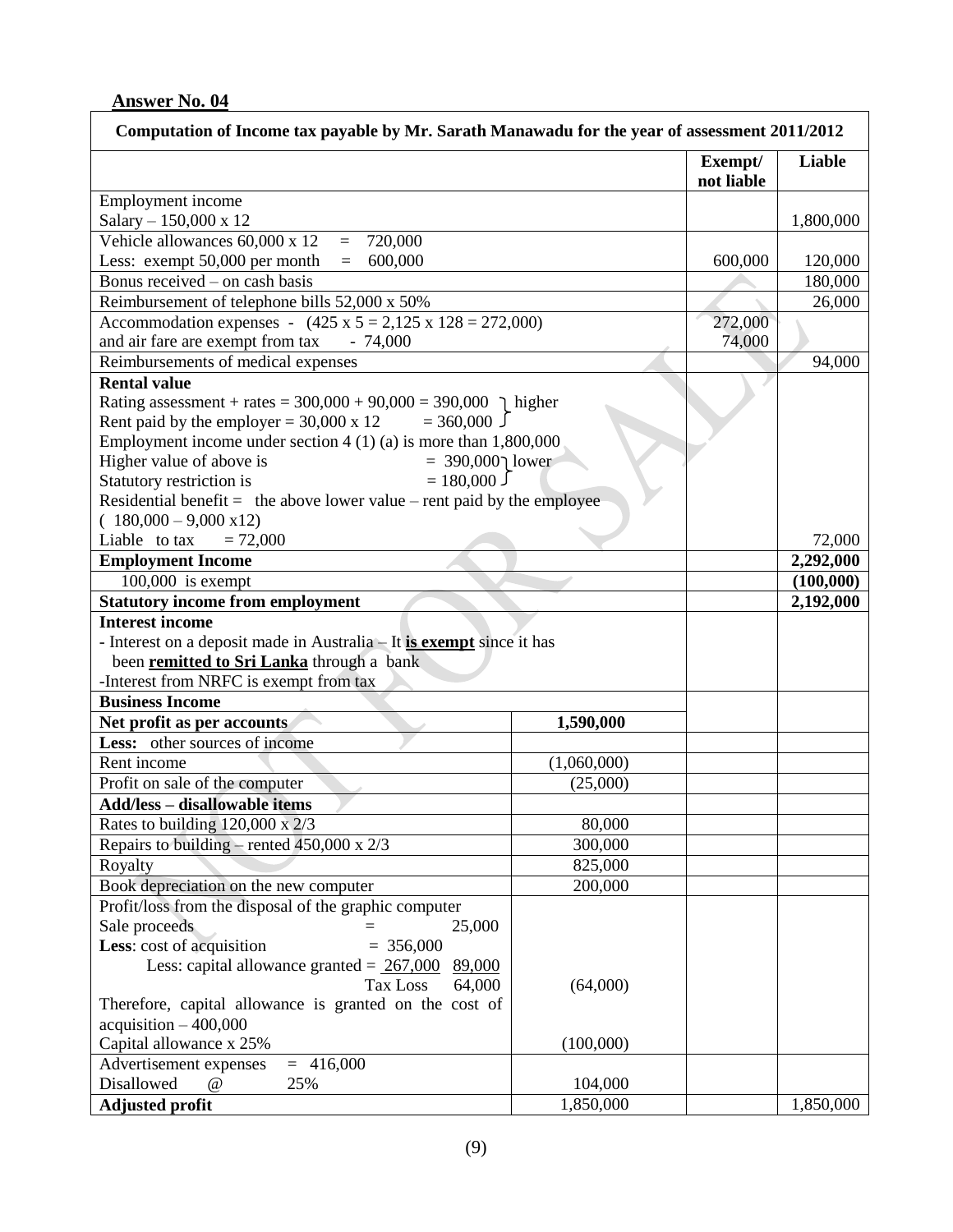| <b>Rent Income</b>                                                  |                      |
|---------------------------------------------------------------------|----------------------|
| Gross rent received<br>1,060,000                                    |                      |
| Less: rates = $(120,000 \times 2/3)$ 80,000                         |                      |
| 980,000                                                             |                      |
| 245,000<br>Less: 25% for repairs                                    |                      |
| 735,000<br>Net Rent                                                 |                      |
|                                                                     |                      |
| $NAV = RA - repair$ allowance = 400,000 - 100,000                   |                      |
| $= 300,000$                                                         |                      |
| $2/3$ of 300,000 = 200,000                                          |                      |
| Net rent is more than NAV                                           | 735,000              |
| Occupier's income = $NAV$ – rent paid by the occupier               |                      |
|                                                                     |                      |
| <b>Net Annual Value</b><br>$=$ Rating assessment $-25%$ for repairs |                      |
| $180,000 - 45,000 = 135,000$                                        |                      |
| $= 60,000$<br>Gross rent paid                                       |                      |
| Occupier's income = $135,000 - 60,000 = 75,000$                     |                      |
|                                                                     |                      |
| Owner's income<br>$=$ NAV – occupier's income                       |                      |
| $= 135,000 - 75,000 = 60,000$                                       | 60,000               |
|                                                                     |                      |
| Total statutory income                                              | 4,837,000            |
| Less: deductions under section 32                                   |                      |
| Interest paid on a loan to a person recognized by the CGIR,         | 58,000               |
| and sufficient other sources of income is available to deduct       |                      |
| the interest expense                                                |                      |
| Royalty paid                                                        | 650,000              |
| Assessable income                                                   | 4,129,000            |
| <b>Less qualifying payments</b>                                     |                      |
| -EPF contribution $-$ not a qualifying payment                      |                      |
| -Donation – government (100% is claimable)                          | 46,000               |
| -No qualifying payment - loan capital repayment was not             |                      |
| taken from a bank (hence not entitle for qualifying payment         |                      |
| -Personal allowance                                                 |                      |
| Taxable income                                                      | 500,000<br>3,583,000 |
| First<br>500,000<br>4%<br>20,000<br>$\omega$                        |                      |
| 500,000<br><b>Next</b><br>8%<br>40,000<br>$\omega$                  |                      |
| Business income 1,850,000 (maximum)<br>@ 10%<br>185,000             |                      |
| 500,000<br>@ 12%<br>60,000<br><b>Next</b>                           |                      |
| 233,000<br>37,280<br><b>Balance</b><br>@ 16%                        |                      |
| Gross income tax payable                                            | 342,280              |
| Less: tax credit                                                    |                      |
| self-assessment payment                                             | 250,000              |
| <b>PAYE</b>                                                         | 132,800              |
| Income tax overpaid - refund due                                    | 40,520               |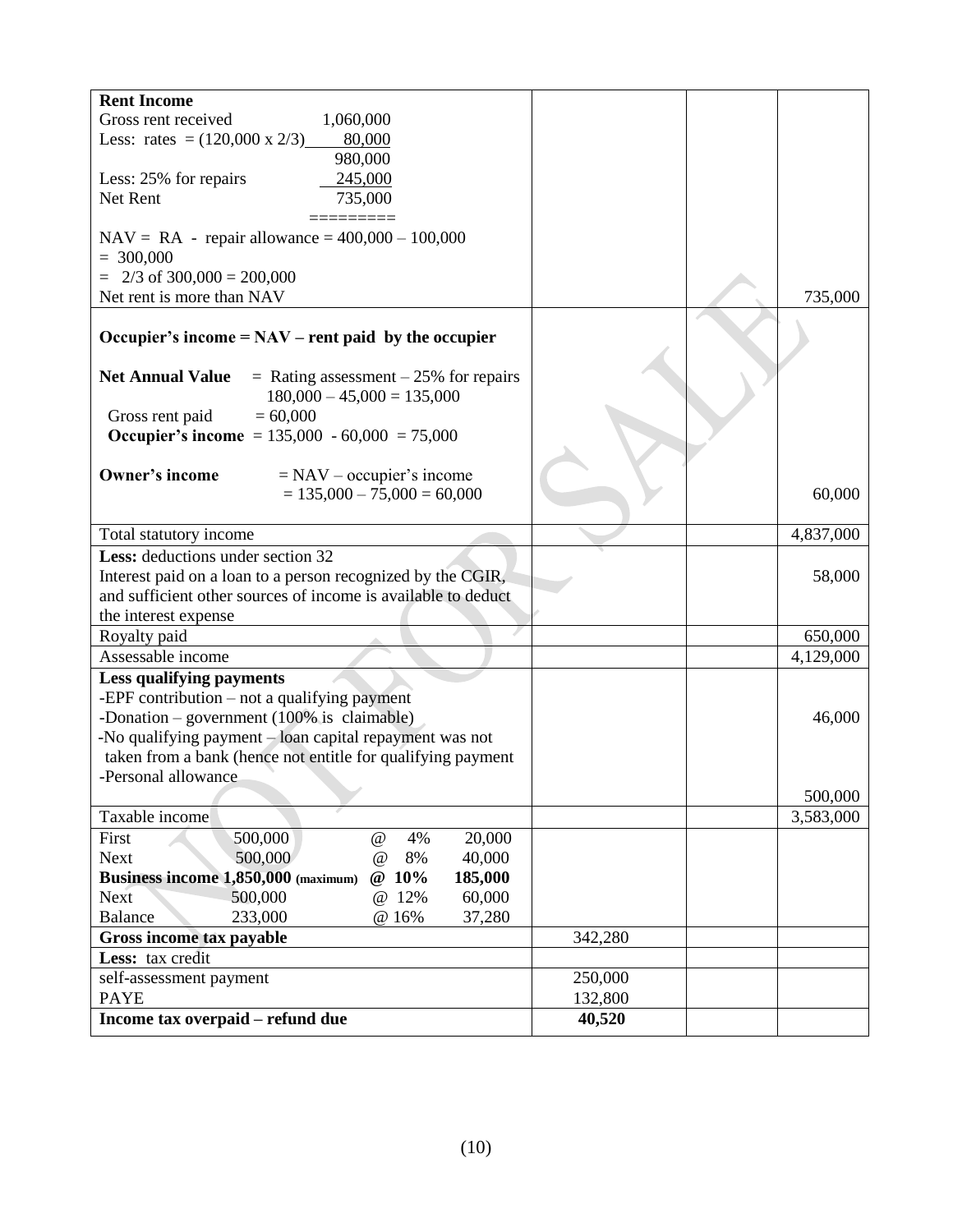#### **Alternate answer for disposal of graphic computer (under business income)**

**(1)** When computing the tax profit on the disposal of the graphic computer, capital allowance for the year in which the computer was sold will be as follows. In that case, there will not be a tax loss and it will effect to the capital allowance for the new asset since the new computer is a replacement. Accordingly, alternative answer is given below.

#### **Profit/loss from the disposal of the graphic computer**

| Sale proceeds                                                                         |                    | 25,000 |  |
|---------------------------------------------------------------------------------------|--------------------|--------|--|
| <b>Less:</b> cost of acquisition<br>Less: capital allowance granted $=$<br>Tax profit | 356,000<br>356,000 |        |  |

C/A is granted on the cost of acquisition –tax profit from the disposal of old computer

Capital allowances to be claimed; New graphic computer (replacement basis)

 $= 400,000 - 25,000 = 375,000 \times 25\% = 93,750$ 

Old graphic computer (depreciation for Y/A 2011/2012)  $= 356,000 \times 25\% = 89,000$ 

 As per the alternative answer , the profit from the business is 1,831,250 Profit has gone down by  $=$  Rs. 18,750 Now payable tax is  $18,750 \times 10\% = \text{Rs.} \quad 1,875$ Gross income tax liability will be  $=$  **Rs. 340,405**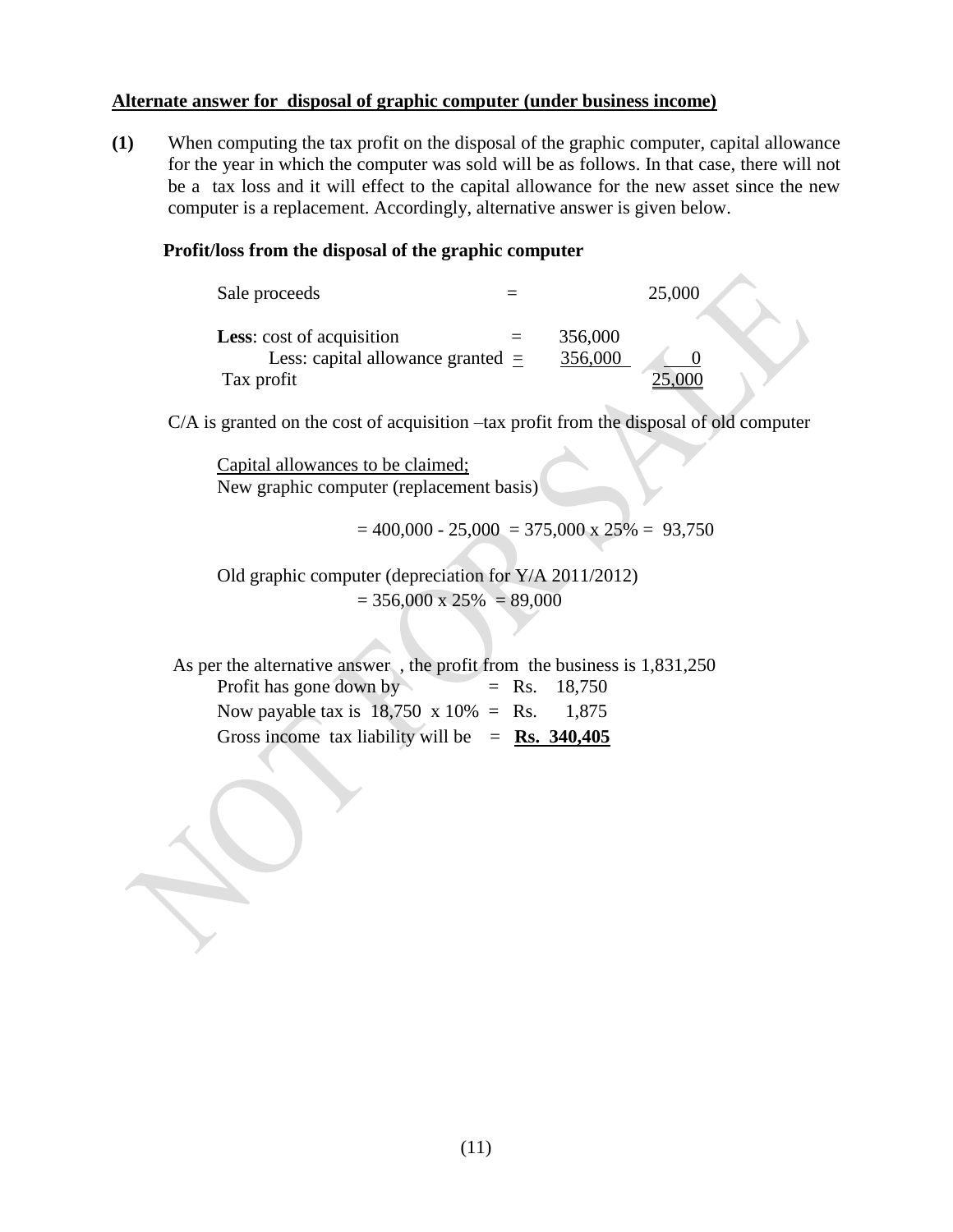$\blacktriangledown$ 

| Computation of Divisible profits and Partnership Tax payable by Sun Pack Enterprises |           |                |  |  |  |
|--------------------------------------------------------------------------------------|-----------|----------------|--|--|--|
| For the year of assessment 2011/12                                                   |           |                |  |  |  |
|                                                                                      | $^{+}$    | $\blacksquare$ |  |  |  |
| Net profit as per account                                                            | 3,083,000 |                |  |  |  |
| Less: Interest from fixed deposit- WHT has been deducted                             |           | 540,000        |  |  |  |
| Add: Partners' salaries                                                              |           |                |  |  |  |
| Wasantha<br>600,000                                                                  |           |                |  |  |  |
| 500,000<br>Sarath                                                                    |           |                |  |  |  |
| 400,000<br>Hemantha                                                                  | 1,500,000 |                |  |  |  |
| Expenses on training                                                                 |           |                |  |  |  |
| $142,000 - 48,000 = 94,000 - \text{allowed}$                                         |           |                |  |  |  |
| Air passage $= 2\%$ of the profit and income of the                                  |           |                |  |  |  |
| previous year of assessment or actual expenditure whichever is                       |           |                |  |  |  |
| less - 3,546,000 x 2% = 70,920                                                       |           |                |  |  |  |
| Therefore, 48,000 is also allowed                                                    |           |                |  |  |  |
| Entertainment – disallowed                                                           | 214,000   |                |  |  |  |
| Book depreciation – building                                                         | 450,000   |                |  |  |  |
| Capital allowance – building $4,500,000 \times 62/3\%$                               |           | 300,000        |  |  |  |
| The building which is used for an industrial undertaking has                         |           |                |  |  |  |
| been purchased from a partnership                                                    |           |                |  |  |  |
| Bad debts written off                                                                |           |                |  |  |  |
| Loans given to a partner                                                             | 250,000   |                |  |  |  |
| Loans given to suppliers                                                             | 150,000   |                |  |  |  |
| Trade debt $-$ allowed                                                               |           |                |  |  |  |
| Interest paid to a partner - allowed                                                 |           |                |  |  |  |
| Divisible profit /Adjusted profit                                                    | 4,807,000 |                |  |  |  |
| Partnership tax                                                                      |           |                |  |  |  |
| (Divisible Profit + Other Income) - Tax Free Allowance                               |           |                |  |  |  |
| $(4,807,000 + 0) - 600,000 = 4,207,000$                                              |           |                |  |  |  |
|                                                                                      |           |                |  |  |  |
| Partnership Tax = $4,207,000 \ @ \ 8\% = 336,560$                                    |           |                |  |  |  |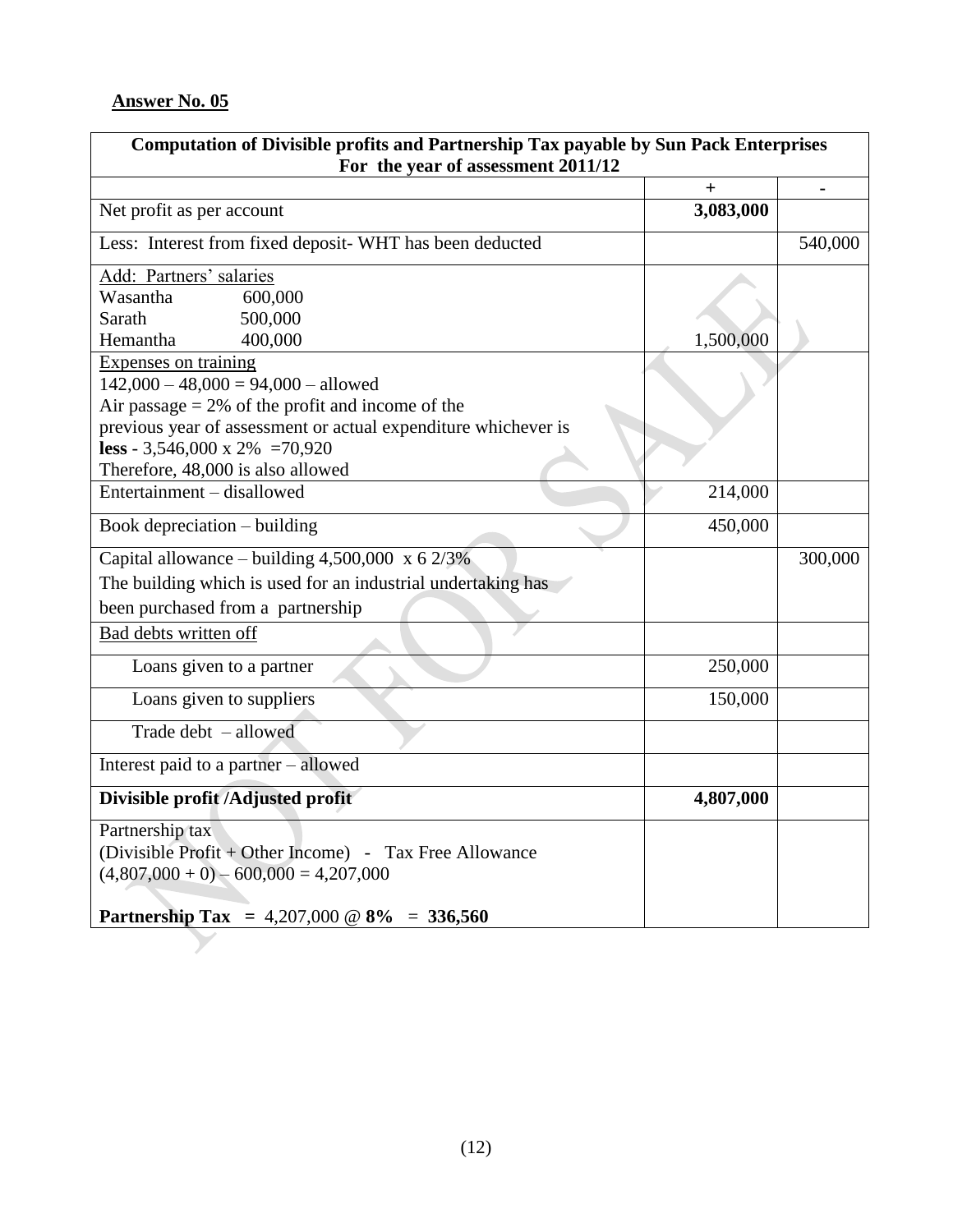- a) The income of the child is aggregated with the income of the father where;
	- the father is a resident individual and
	- the marriage of the parents subsists during the year of assessment OR
	- the marriage of the parents does not subsists during the year of assessment and the child is maintained and living with the father.
	- In the year of assessment the marriage of the parents is ceased.

#### **(3 marks)**

- b) The marriage of the parents is deemed not to subsist in the following circumstances.
	- where the parents live in separation from each other under the decree of a competent court.
	- where the parents live in separation from each other under a duly executed deed of separation.
	- where the parents live in separation from each other in such circumstances in which the separation is likely to be permanent.

#### **(2 marks)**

#### **Answer No. 07**

- (a) Goods mean all kinds of movable or immovable property other than; money, and computer software made to customers' special requirements etc. **(2 marks)**
- (b) Once the registration of any person has been cancelled by the Commissioner General of Inland Revenue
	- such person shall not display the certificate of registration effective from the date of cancellation.
	- such person shall return the certificate of registration within the prescribed time period.
	- such person shall not issue any tax invoice, tax debit note or tax credit note.
	- any goods or services forming part of the assets of the taxable activity shall be deemed to have been supplied prior to the date of cancellation.
	- but if the taxable activity including such assets are taken over by another VAT registered person there is no liability to pay VAT by the person referred to in paragraph (iv) above.

**(3 marks)**